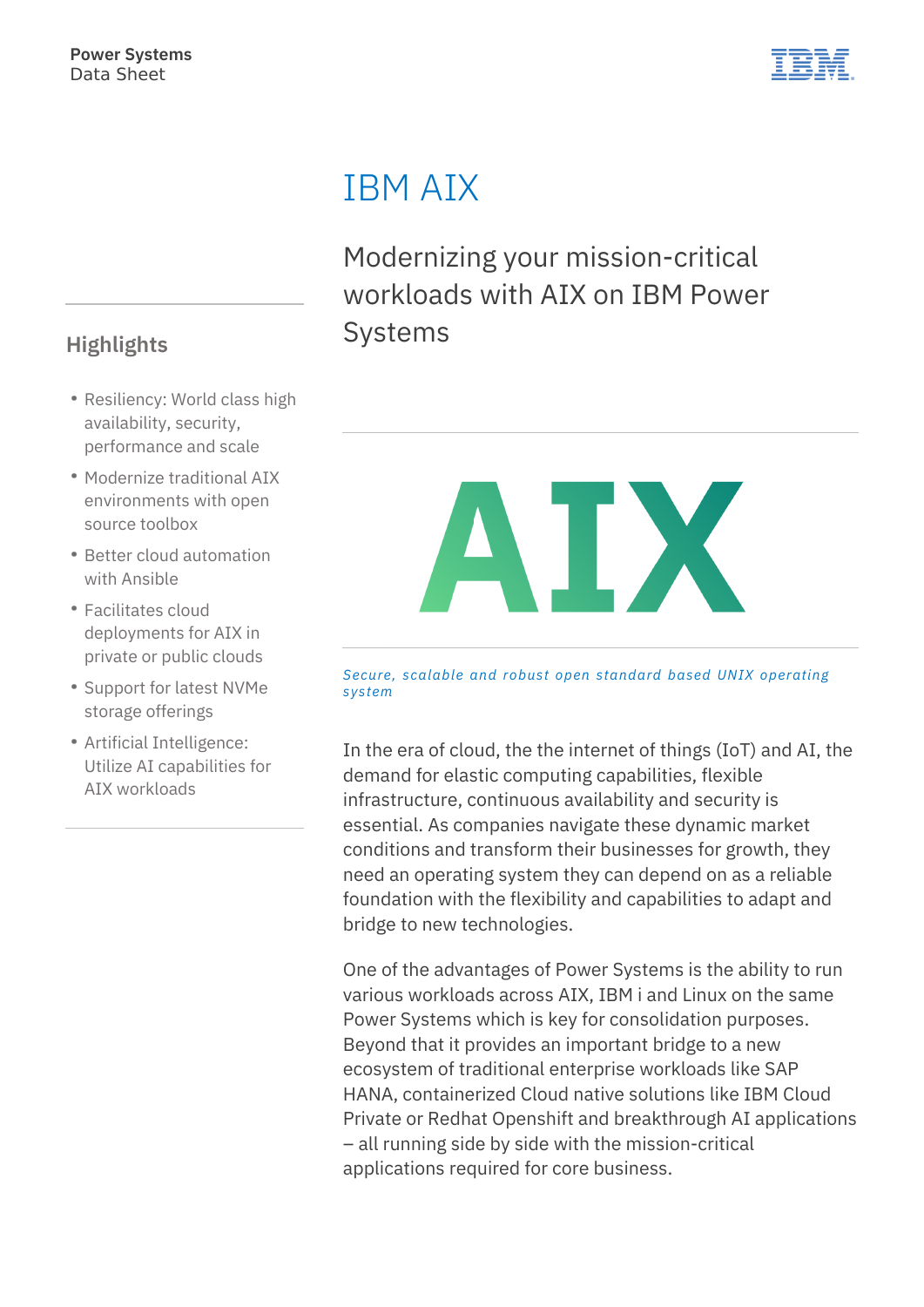

Power Systems with AIX is the foundation for many core business applications and database environments. The IBM AIX operating system remains a cornerstone of mission-critical computing while evolving to introduce a wealth of new hybrid multicloud and open source capabilities. In addition to the industry leading reliability, AIX customers can now leverage greater workload scalability, better cloud automation with Ansible, enhanced security, flexible licensing models, and more than 300 open source packages. IBM Power Systems remains committed to delivering an AIX release roadmap of further improvements in terms of its core capabilities around performance, scale and resiliency, but also innovation and modernization.

### **AIX 7.3**

AIX 7.3 is the most current AIX release in the market and builds atop a strong history by providing new functions/capabilities that further improve performance, scale, availability, and security, all while maintaining application binary compatibility to protect existing IT investments in AIX. AIX 7.3, coupled with IBM Power10® processor-based Power Systems™, delivers an optimized and even more resilient computing platform designed to adapt to changing business demands, including new cloud use cases and improved economics. Lastly, AIX is available in either Enterprise Edition or Enterprise Cloud Edition Bundles with PowerVC, VM Recovery Manager, and more to provide a ready to deploy private-cloud.

AIX version 7.3 is binary compatible with previous versions of the AIX OS, including AIX 6™, AIX 5L™ and even earlier versions of AIX. In other words, applications that ran on earlier versions of AIX will continue to run on AIX 7.3—which makes sure clients' investments are protected.

#### **Live Update**

AIX offers some unique features such as AIX Live Kernel Update, which was introduced with AIX 7.2 (TL0) in December 2015 to allow for general application and activation of any interim fix without a required reboot. AIX 7.2 TL 1 added support to also do live updates of the AIX kernel with service packs and new TLs, again without the requirement to reboot in order to activate the changes. Enhancements continue with AIX live update to support new use cases so that clients can broadly apply and use them. This includes enhancements to support live update in PowerVC managed landscapes and to automate the use of Power Enterprise Pools for CPU and memory resource management. When the frame the LPAR is on does not have enough free resources for Live Update clients can leverage Live Partition Mobility (LPM) in a PowerVC environment to perform the update or allow the system to reduce CPU resources to complete the operation.

#### **Open Source**

The AIX Toolbox for Open Source Software contains a collection of open source software built for IBM Power Systems. This Toolbox provides the basis of the development environment of choice for many application developers, allowing for Clients to run their AIX and Power environments similarly to how they manage their other platforms. All the tools are packaged using the easy to install RPM format. The toolbox provides common open source based middleware and languages that help Clients develop capabilities around their mission critical applications.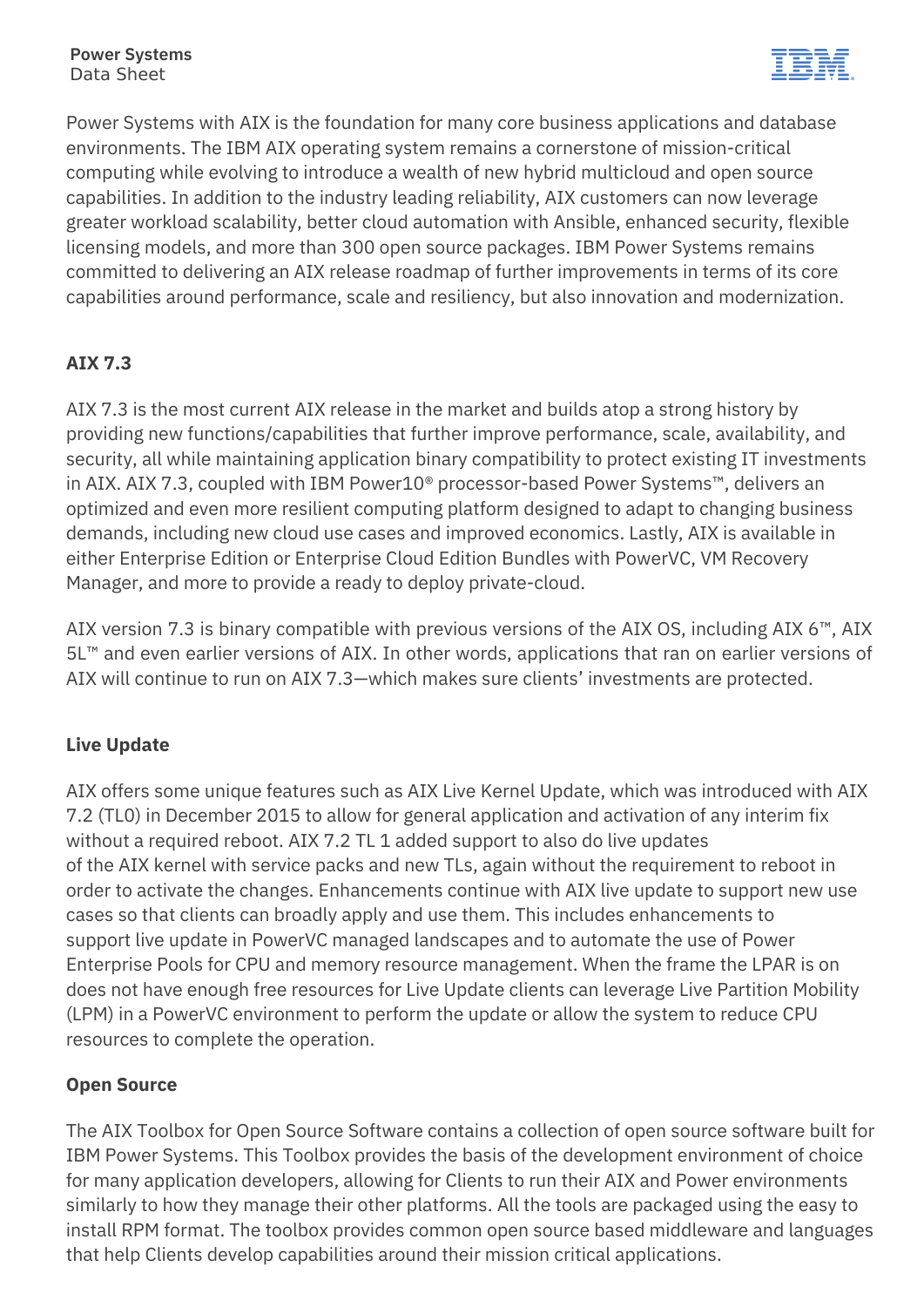

The AIX Toolbox for Open Source Software applications provides important pre-requisite technologies such as Python for solutions such as Ansible Automation. More information about AIX and Ansible can be found [here](https://galaxy.ansible.com/ibm/power_aix).

#### **Artificial Intelligence**

AIX workloads are a natural source for AI as these systems host a tremendous amount of highquality data on customer behavior and transactional information that could be further leveraged for AI. When clients combine historical data with emerging technologies such as machine and deep learning, all on the same platform, leveraging all kinds of sources and trained systems appropriately, they will get new insights. This is core to our mission as an IT provider for enterprise businesses and true investment protection.

#### **Hybrid Cloud Integration**

AIX is helping over 5,000 clients transform their IT infrastructure into a private, on-premises cloud with PowerVC. Power VC provides hybrid cloud functionality, including the ability to easily import and export AIX VMs between clouds, as well as Software Defined Infrastructure capabilities allowing you to spin up SAN-less clouds for DevOps environments.

AIX is now available on Power10 in the IBM Cloud through the IBM Power Systems Virtual Server on IBM Cloud. Customers have always counted on AIX to support mission-critical databases, and they can now leverage greater workload scalability, better cloud automation with Ansible, enhanced security, and flexible licensing models. They can also run AIX workloads in hybrid or public cloud without having to re-factor or re-write them. IBM has embarked on hybrid on-prem to IBM Cloud integration in terms of production, non-production, and disaster recovery use cases. Sign-up for a Lite account to start building your applications and exploring services with select free Lite plans in the IBM Cloud console with the [IBM Cloud free tier.](https://www.ibm.com/cloud/free?p1=Search&p4=43700050367673483&p5=e&cm_mmc=Search_Google-_-1S_1S-_-WW_NA-_-ibm%20cloud%20free%20trial_e&cm_mmca7=71700000061217481&cm_mmca8=aud-932044064635:kwd-440577251684&cm_mmca9=Cj0KCQjwtZH7BRDzARIsAGjbK2b8NDCxnm-oIrbOg2EYVC_ikmhaB3wUGs8yGWZal2goOZVfHhlT1xcaAuEkEALw_wcB&cm_mmca10=406689339968&cm_mmca11=e&gclid=Cj0KCQjwtZH7BRDzARIsAGjbK2b8NDCxnm-oIrbOg2EYVC_ikmhaB3wUGs8yGWZal2goOZVfHhlT1xcaAuEkEALw_wcB&gclsrc=aw.ds)

#### **Security Enhancements**

The IBM Power Systems security portfolio was improved as well with significant enhancements to PowerSC with the primary focus being AIX providing malware intrusion detection and alerting capabilities, integration with IBM Cloud PowerVC Manager, reporting capabilities to support security audits and more. Additionally, PowerSC Multi-Factor Authentication (PowerSC MFA) provides the highest level of capability around the emerging requirement for two or more authentication factors for system administrators to meet mandatory regulations.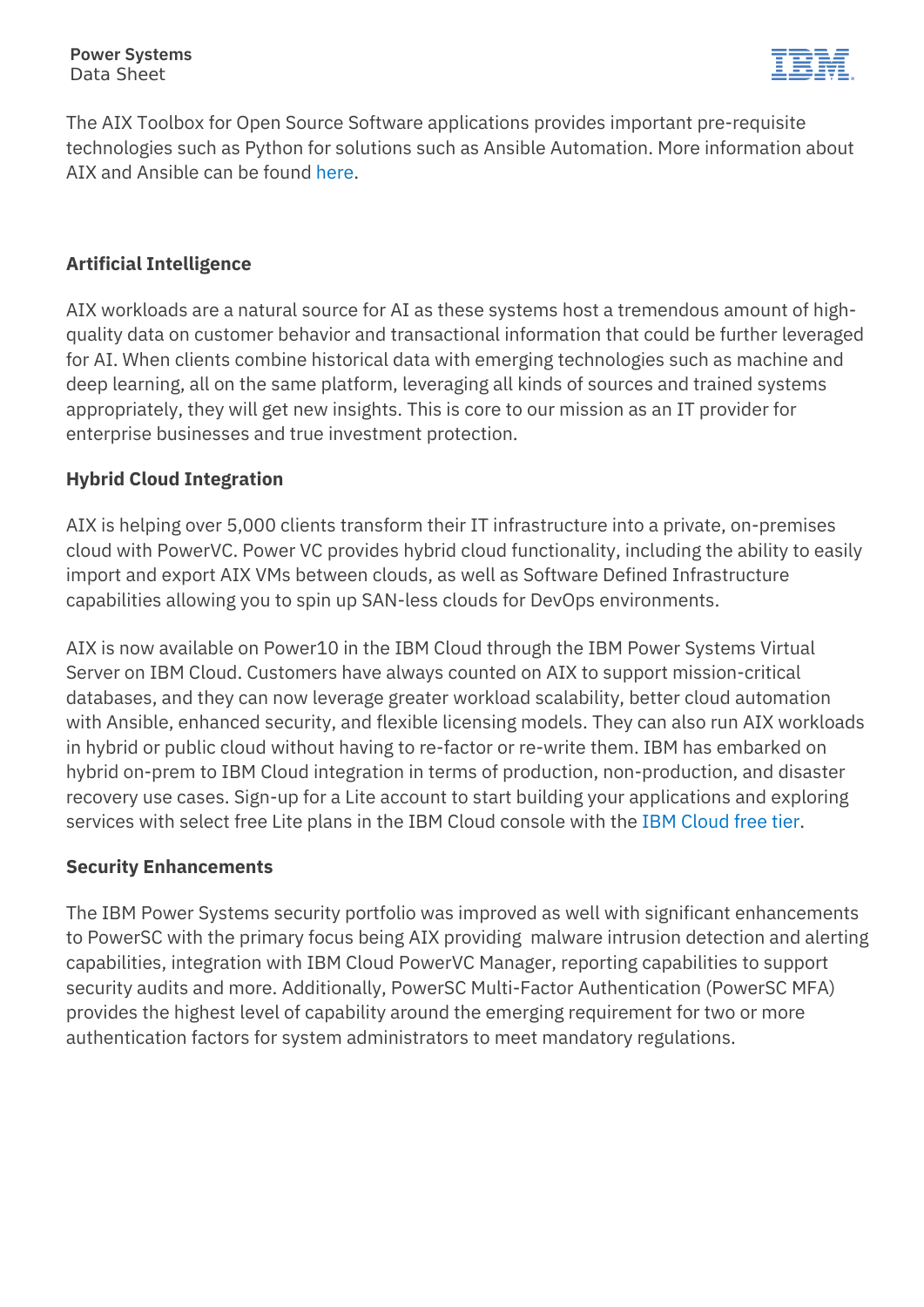

#### **Disaster and Recovery Protections**

Data center, and service availability are some of the most important topics for IT infrastructure. Natural disasters not only affect normal operations, but human errors and terrorist acts may affect business continuity and even with fully redundant infrastructure, services are vulnerable to such disasters. Replication of data between sites is a good way to minimize business disruption since backup restores can take too long to meet business requirements, or equipment may be damaged depending on disaster extent and not available for restoring data. High availability software is intended to minimize downtime of services by automating recovery actions when failures are detected on the various elements of the infrastructure.

PowerHA for AIX is the premier HA/DR solution with years of continuous enhancements it is the solution of choice for mission-critical operations where all outage types both planned and unplanned are covered. PowerHA minimizes planned and unplanned outage events, simplifies HA administration, provides multi-site solutions and minimizes operating expenses. Lastly, Power HA and VM Recovery Manager provide solutions to address client concerns around for high availability and disaster recovery on AIX.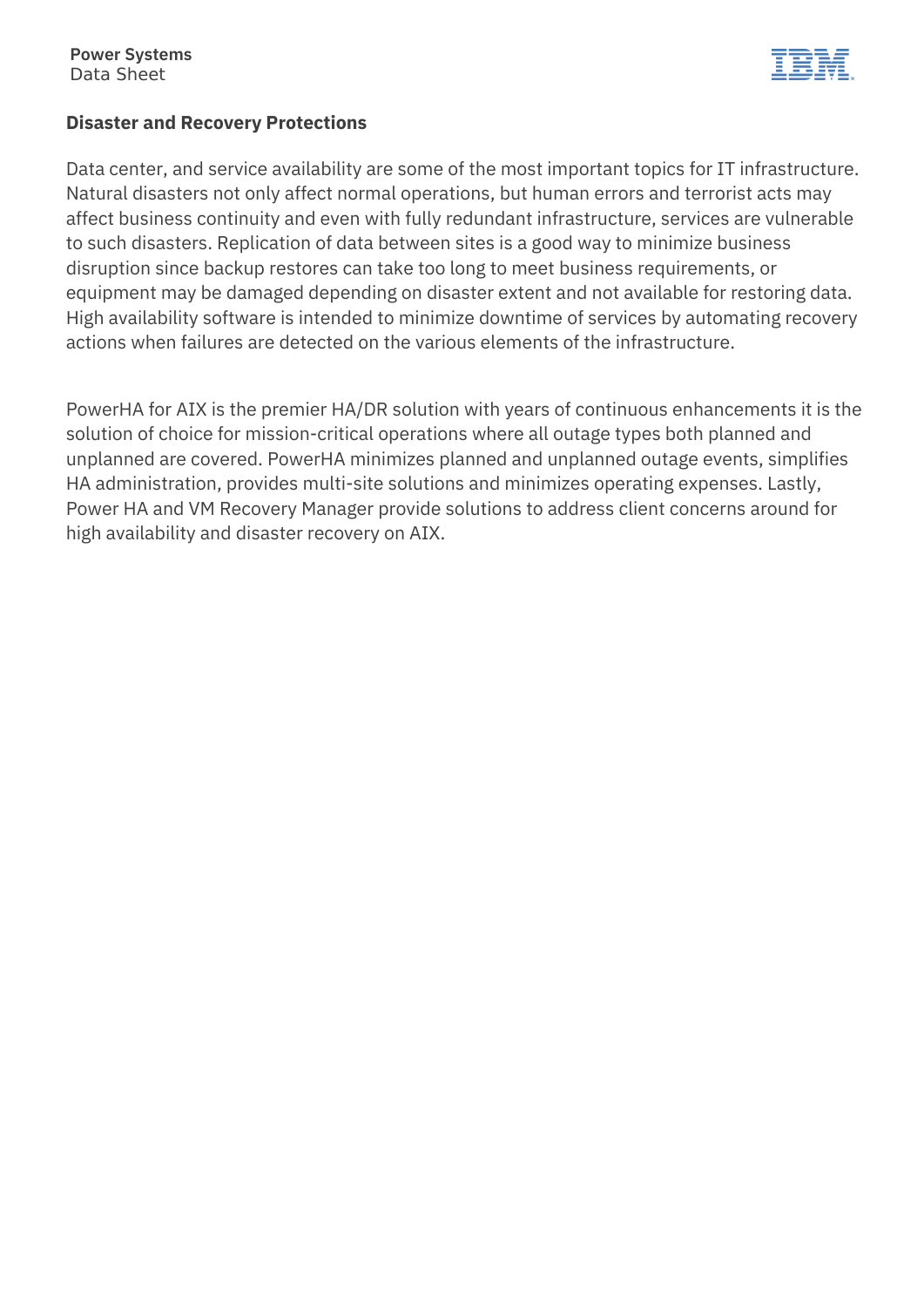



#### **AIX Roadmap**

All statements regarding IBM's future direction and intent are subject to change or withdrawal without notice and represent goals and objectives only.

@ IBM Corporation, 2022

### **AIX Support for Power Processor Compatibility Modes**



Supported in Native Mode Supported in Power 8 Mode Supported in Power 9 Mode

Not Supported

C IBM Corporation, 2022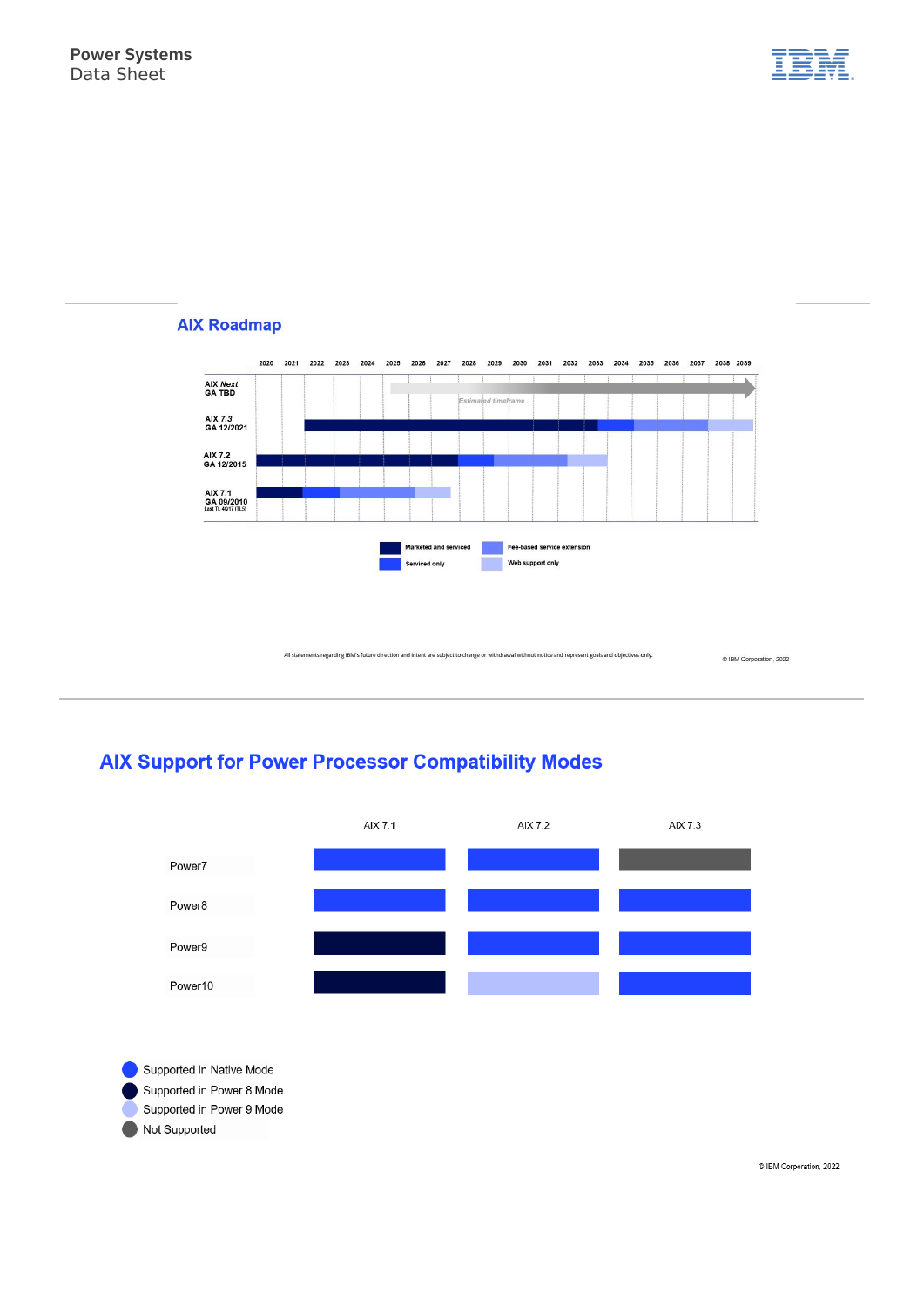

## **Why IBM?**

For over a century, IBM has pioneered technologies and provided services that help companies manage and mine their valuable business data. In addition, IBM Power Systems are trusted by 78 percent of the Fortune 100. Further, every one of the top 10 banking firms have Power Systems, as do 80 percent of the top insurance and retail companies.

# **For more information**

To learn more about IBM AIX, please contact your IBM representative or IBM Business Partner, or visit the following website: [https://www.ibm.com/it-infrastructure/powe](https://www.ibm.com/it-infrastructure/power/os/aix) [r/os/aix](https://www.ibm.com/it-infrastructure/power/os/aix)

## **Next steps**

[Learn more and get started on your](https://www.ibm.com/it-infrastructure/power/os/aix) upgrade  $\rightarrow$ journey to Power10 and IBM AIX 7.[3.](https://www.ibm.com/it-infrastructure/power/os/aix)

[Bridge to and extend your IBM AIX](https://www.ibm.com/products/power-virtual-server)   $\rightarrow$ workloads to the cloud